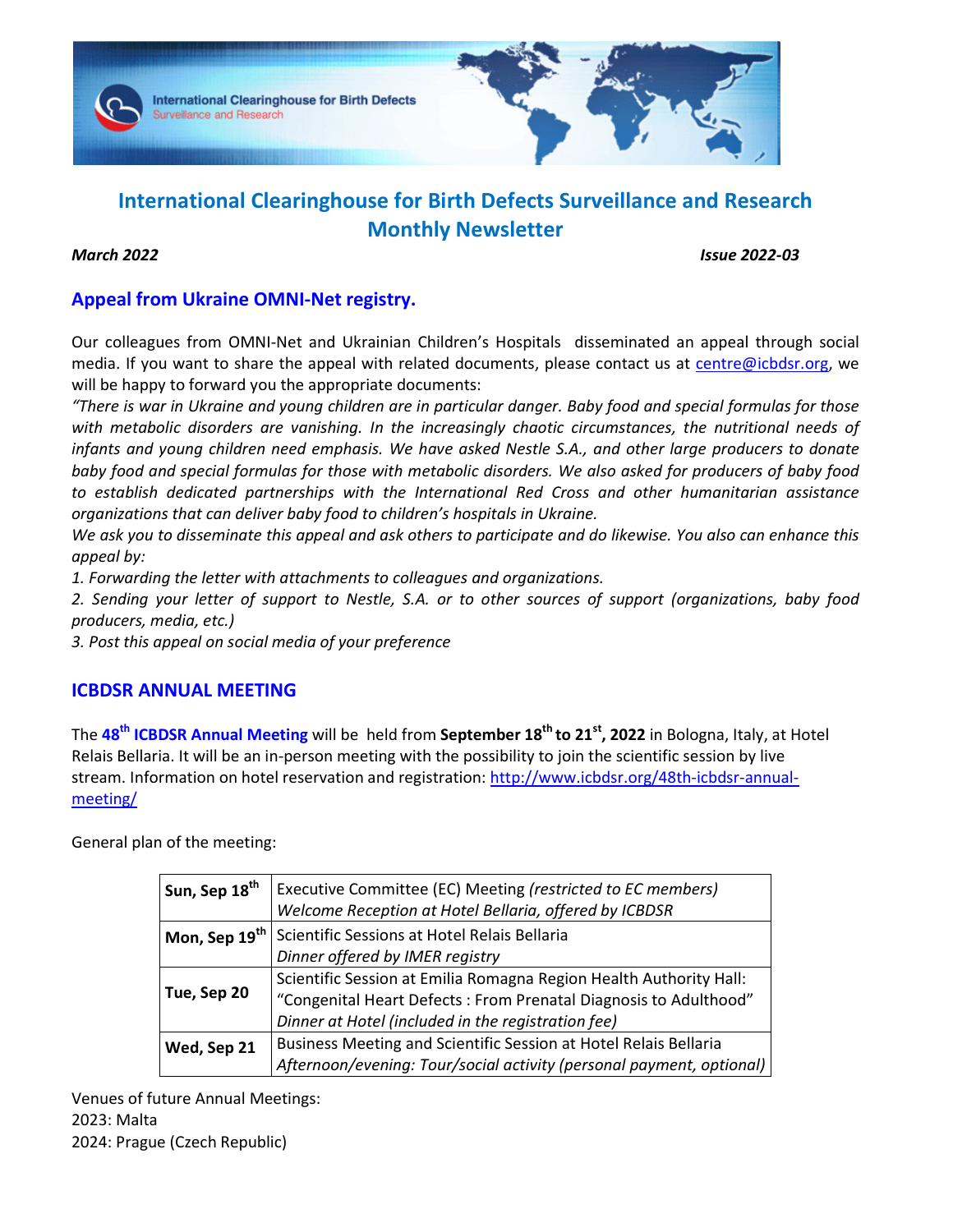

## **World Birth Defects Day – WBDD, March 3rd**

The WBDD Planning Team thanks the WBDD partners for their partnership and support of World Birth Defects Day (WBDD) on March 3rd.

Here the highlights for the **World Birth Defects Day Global Twitter Chat**, held on March 3<sup>rd</sup> at 11am EST/8am PST/5pm CET, hosted and coordinated by March of Dimes:

- 2,201 Tweets used the hashtag #WorldBDday and garnered 5,387 engagements (3,449 likes, 1,802 shares, and 136 comments) and resulted in more than **15 million potential impressions**
- The top countries for WBDD tweets were: the United States, Columbia, Spain, Italy, and India.
- 70 tweets/retweets w/comment from March of Dimes channels (@MarchofDimes & @Nacersano): garnered 68,725 impressions, 1,725 engagements, 32 link clicks.

The **World Birth Defects Day Instagram Live event,** hosted and coordinated by MotherToBaby, has been recorded. The whole presentation is available at the following link for download:

https://1drv.ms/v/s!AkiZ9FU7mA5FhqJjpIbZyO0erPHW-w?e=MKHxln. MotherToBaby has already published it on its YouTube channel and can be viewed here: https://youtu.be/ZtofC1PLnwo

## **WHO South-East Asia Regional Office**

Dr Poonam Khetrapal Singh, WHO Regional Director for South-East Asia, released the statement *"World Birth Defects Day: "Many Birth Defects, One Voice":* https://www.who.int/southeastasia/news/detail/03-03-2022 world-birth-defects-day-many-birth-defects-one-voice

> Continue to raise awareness on birth defects throughout the year! Join the WBDD partners at https://www.worldbirthdefectsday.org/application-form/

> > Email info@worldbirthdefectsday.org Follow @worldbdday on Twitter https://twitter.com/WorldBDDayand Instagram worldbdday https://www.instagram.com/worldbdday/. Join WBDD page on Facebook https://www.facebook.com/WBDDay/.

## **ICBDSR ALESSANDRA LISI AWARD**

We are pleased to announce the 2022 Edition of the *"Alessandra Lisi Award".* This award was established in 2007, in memory of Alessandra Lisi, a young researcher at ICBDSR Coordinating Centre,

## **Eligibility requirements**

- $\checkmark$  Active contribution to the epidemiology or surveillance of birth defects, preferably with an ICBDSR full member program
- $\checkmark$  Evidence of a promising research career and ongoing commitment to the field, as demonstrated by high quality publications in peer-reviewed journals, initiating or coordinating research projects, or obtaining funding for research in the field of birth defects epidemiology.
- $\checkmark$  Candidates must be within seven years of the date from their last formal training in a field directly related to the disciplines of Birth Defects, Developmental Biology, Epidemiology, or Teratology (e.g. degree conferral, postdoctoral fellowship, residency program, etc.)

## *Application*

The application package should be sent electronically to centre@icbdsr.org. See full information at http://www.icbdsr.org/alessandra-lisi-award/

## *Nature of the award*

The winner will receive a plaque and a travel stipend to attend the ICBDSR Annual Meeting, held in Bologna, Italy, from  $18<sup>th</sup>$  to  $21<sup>st</sup>$  September 2022. The award will be presented at the meeting, during which the awardee will present his/her research on birth defects.

## *Timeline*

*June 30th* : Deadline for submitting application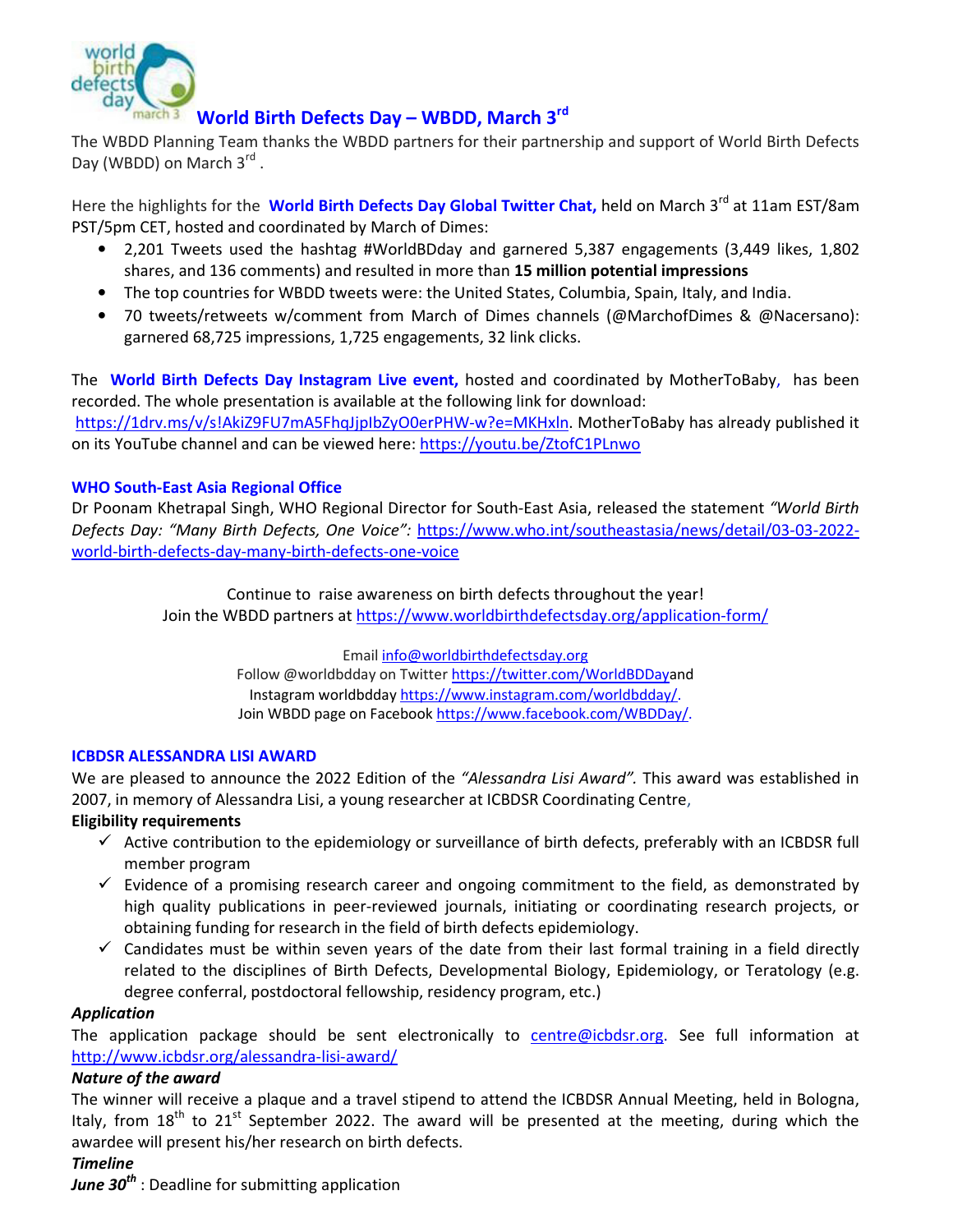## *July 15th***:** Notification of the winner

*September 19th*: Award winner will give his/her presentation at the ICBDSR Annual Meeting Information on the Award and past Awardees at http://www.icbdsr.org/alessandra-lisi-award/

## **ICBD corner: News and comments from the International Centre on Birth Defects (ICBD)**



*The ICBD needs you…. To test and review the App of the Quick Reference Handbook (QRH)*

This app brings to the mobile enviroment the QRH developed by ICBD / ICDSR in collaboration with CDC and WHO. **Now, checklists, definitions, codes, diagnostic pearls, photos and diagrams** for several major internal and external anomaleis are literally at your fingertips.

**Do you have a few minutes to help disseminate and improve** 

**this app? If so, please download the app and provide feedback to centre@icbdsr.org. If you appreciate it, consider providing a review on the store (Apple Store or Google Play)** 

**You will find the app here, by searching** for 'QRH birth defects':

- IOS: https://apps.apple.com/ie/app/quick-reference-handbook/id1592730552
- Android: https://play.google.com/store/apps/details?id=com.icbdsr.qrh&hl=en\_US&gl=US

Thank you for your help in improving and disseminating knowledge on congentila anomalies.

*For the ICBD, Lorenzo Botto, ICBD Director* 

## **COVID-19 DATA**

**Worldwide:** The WHO Coronavirus disease situation dashboard presents official daily counts of COVID-19 cases and deaths worldwide: https://covid19.who.int/.

Globally, as of **7:57pm CET, 16 March 2022**, there have been **460.280.168 confirmed cases** of COVID-19, including **6.050.018 deaths**, reported to WHO. As of **15 March 2022**, a total of **10.720.568.760 vaccine doses** have been administered.

**United States:** US Centers for Disease Control and Prevention (CDC) provide COVID Data Tracker in the United States at https://www.cdc.gov/coronavirus/2019-ncov/cases-updates/index.html

**Europe:** European Centre for Disease Prevention and Control (ECDC) provides data on the daily number of new reported COVID-19 cases and deaths by EU/EEA https://www.ecdc.europa.eu/en/cases-2019-ncov-eueea

**Africa:** Latest updates on the COVID-19 crisis from Africa CDC https://africacdc.org/covid-19/.

**Southeast Asia:** Covid-19 Tracker by country from Center for Strategic & International Studies (CSIS) https://www.csis.org/programs/southeast-asia-program/projects/southeast-asia-covid-19-tracker

## **What's Going on**

### **EUROlinkCAT European Conference** *"Health and education outcomes of children across Europe with congenital anomalies"* will be held on April 7-9, 2022 in Poznan, Poland.

The conference will be hosted entirely online, so everyone interested in attending can engage with the conference in a safe and secure way.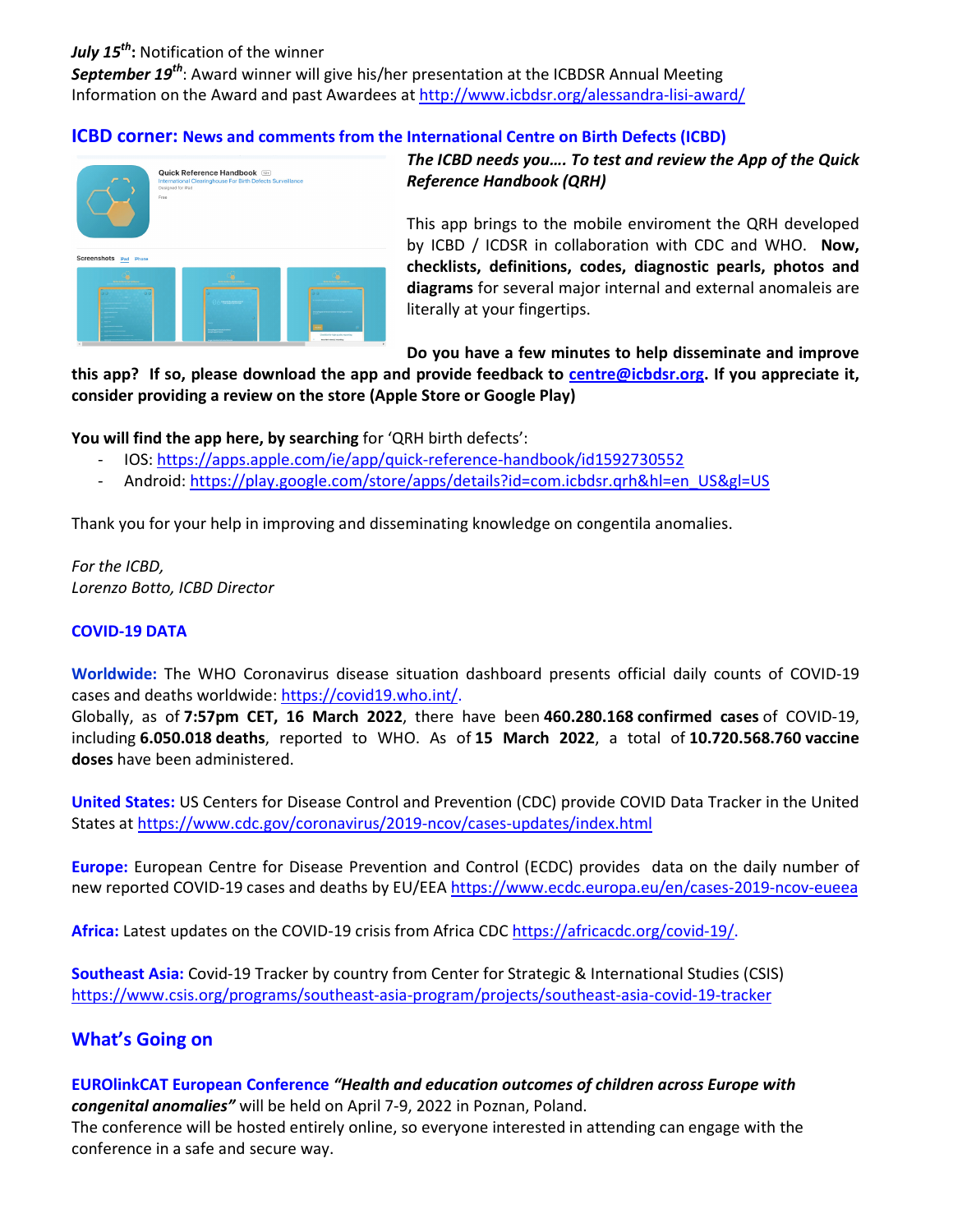The conference welcomes healthcare professionals, academic researchers, educators, leaders in healthcare and education, students, parents and carers, and any others who work or are interested in the field of congenital anomalies.

The Conference aims to disseminate EUROlinkCAT results, discuss them in the context of related research and to agree a set of recommendations for the medical care and education of children with congenital anomalies. Conference website: http://eurolinkcat2022.bok-ump.pl/

## **Strategic and Technical Advisory Group on the Prevention and Control of Noncommunicable Diseases (STAG-NCD) provides 18 recommendations for WHO**

The meeting report of the first Strategic and Technical Advisory Group on the Prevention and Control of Non communicable Diseases (STAG-NCD) meeting was recently released.

The STAG-NCD acts as an advisory body to WHO to further WHO's efforts and work in addressing the prevention and control of NCDs. The aim is to strengthen action to:

- reduce premature mortality from NCDs through prevention and treatment;
- progressively cover additional people with health services, medicines, vaccines, diagnostics and health technologies; and
- strengthen efforts to address NCDs as part of Universal Health Coverage (UHC).

At this first meeting, WHO requested STAG-NCD to review and advise on a number of areas of our NCD work.

The first meeting has made 18 recommendations to WHO which can be read in full here. For more information of who is in the STAG then click here

#### **NHS Health Education England – Workforce Planning and Leadership Development Programme**

Health Education England (HEE) is the strategic workforce body for England's NHS, and is responsible for providing system-wide leadership and oversight of the NHS' workforce planning, education, and training.

The WHO and HEE are working in collaboration to develop the next generation of Human Resources for Health (HRH) system leaders, creating a lasting impact and strengthening health systems globally.

This programme will be delivered in a series of four seminars and eight Action Learning Sets, presented by leaders in the field of workforce planning. All seminars can be accessed by everyone, all you need to do is register. Click here to learn more.

HEE will also help to facilitate eight Action Learning Set sessions through 2022, with up to 60 participants from eight low- and middle-income countries around the globe. This part of the programme is aimed to bring together future influencers and leaders from all reals of the social, economic, and political spheres.

## **A selection from the recent literature, and recommendations from readers**

*All readers are kindly invited to contribute to this section of the Newsletter, sending their suggestions to centre@icbdsr.org by the 1st Friday of the month*

#### **Epidemiology and Surveillance**

Farr SL, Riley C, Van Zutphen AR, Brei TJ, Leedom VO, Kirby RS, Pabst LJ. Prevention and awareness of birth defects across the lifespan using examples from congenital heart defects and spina bifida. Birth Defects Res. 2022 Jan 15;114(2):35-44. doi: 10.1002/bdr2.1972. Epub 2021 Dec 18. PMID: 34921598; PMCID: PMC8902432.

Groisman B, Barbero P, Liascovich R, Brun P, Bidondo MP. Detection of critical congenital heart disease among newborns in Argentina through the national surveillance system of congenital heart disease (RENAC). Arch Argent Pediatr. 2022 Feb;120(1):6-13. English, Spanish. doi: 10.5546/aap.2022.eng.6. Epub 2021 Dec 3. PMID: 35068114.

Langlois PH, Marengo L, Lupo PJ, Drummond-Borg M, Agopian AJ, Nembhard WN, Canfield MA. Evaluating the proportion of isolated cases among a spectrum of birth defects in a population-based registry. Birth Defects Res. 2022 Feb 26. doi: 10.1002/bdr2.1990. Epub ahead of print. PMID: 35218607.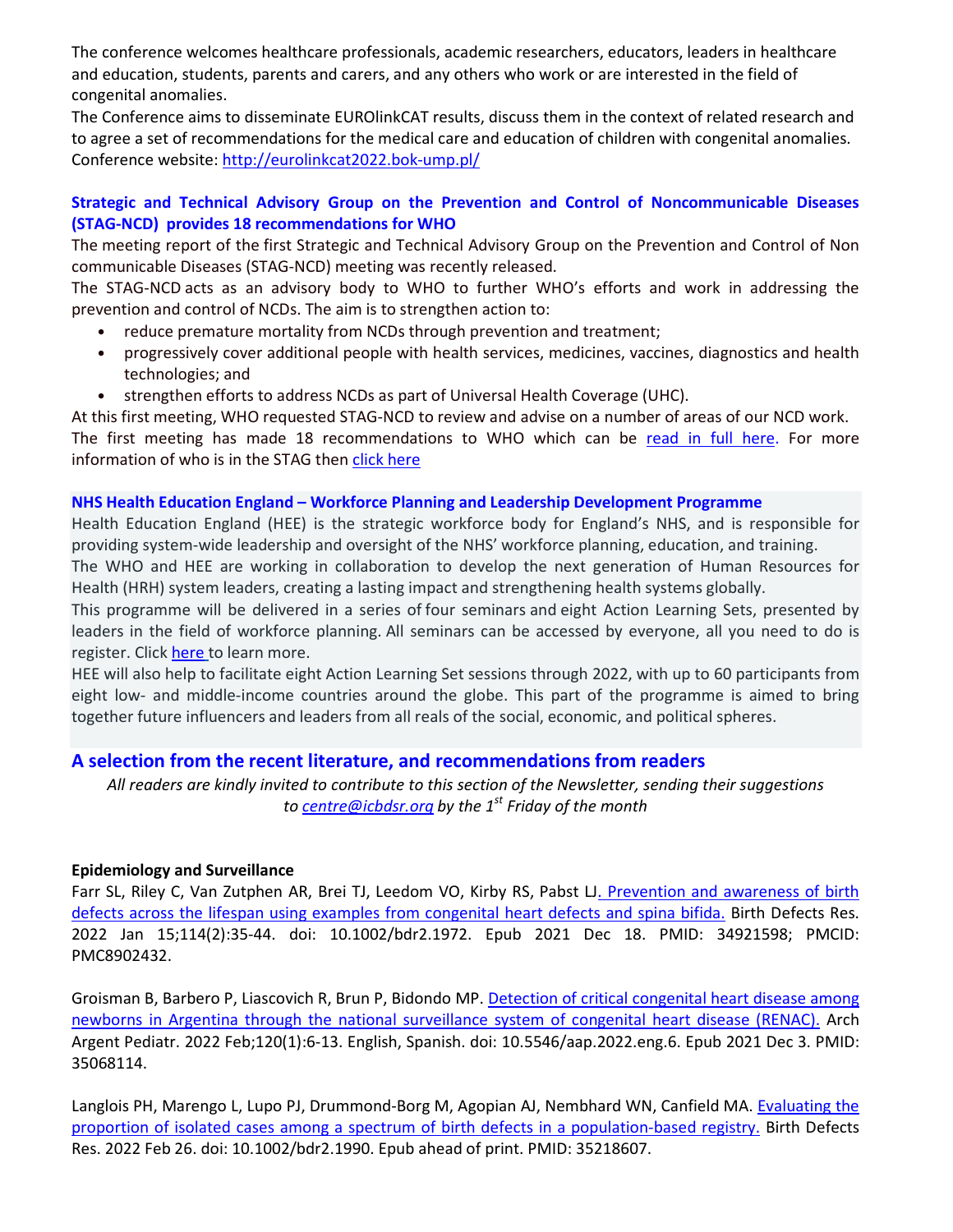Navarro Sanchez ML, Swartz MD, Langlois PH, Canfield MA, Agopian AJ. Epidemiology of Nonsyndromic, Orofacial Clefts in Texas: Differences by Cleft Type and Presence of Additional Defects. Cleft Palate Craniofac J. 2022 Feb 28:10556656221080932. doi: 10.1177/10556656221080932. Epub ahead of print. PMID: 35225696.

### **Outcomes and Longitudinal Studies**

Ludorf KL, Benjamin RH, Malik S, Langlois PH, Canfield MA, Agopian AJ. Association between maternal smoking and survival among infants with trisomy 21. Birth Defects Res. 2022 Feb 24. doi: 10.1002/bdr2.1993. Epub ahead of print. PMID: 35212191.

### **Prevention / Risk Factors**

Acosta-Manzano P, Acosta FM, Flor-Alemany M, Gavilán-Carrera B, Delgado-Fernández M, Baena-García L, Segura-Jiménez V, Aparicio VA. The Protective Role of Physical Fitness on Cardiometabolic Risk During Pregnancy: The GESTAtion and FITness Project. Int J Sport Nutr Exerc Metab. 2022 Mar 2:1-14. doi: 10.1123/ijsnem.2021-0274. Epub ahead of print. PMID: 35240580

Glinianaia SV, Rankin J, Pierini A, Coi A, Santoro M, Tan J, Reid A, Garne E, Loane M, Given J, Cavero-Carbonell C, de Walle HEK, Gatt M, Gissler M, Heino A, Khoshnood B, Klungsøyr K, Lelong N, Neville AJ, Thayer DS, Tucker D, Urhøj SK, Wellesley D, Zurriaga O, Morris JK. Ten-Year Survival of Children With Congenital Anomalies: A European Cohort Study. Pediatrics. 2022 Mar 1;149(3):e2021053793. doi: 10.1542/peds.2021- 053793. PMID: 35146505.

Kerr S, Heinke D, Yazdy MM, Mitchell AA, Darling AM, Lin A, Nestoridi E, Werler MM; National Birth Defects Prevention Study. Use of vasoactive medications in pregnancy and the risk of stillbirth among birth defect cases. Birth Defects Res. 2022 Mar 2. doi: 10.1002/bdr2.1996. Epub ahead of print. PMID: 35238183.

Kjersgaard CL, Arendt LH, Ernst A, Søndergaard Lindhard M, Olsen J, Henriksen TB, Strandberg-Larsen K, Ramlau-Hansen CH. Lifestyle in Pregnancy and Hypospadias in Sons: A Study of 85,923 Mother-Son Pairs from Two Danish Pregnancy Cohorts. Clin Epidemiol. 2022 Feb 9;14:149-157. doi: 10.2147/CLEP.S335877. PMID: 35173488; PMCID: PMC8841293

Li M, Chen X, Zhang Y, Chen H, Wang D, Cao C, Jiang Y, Huang X, Dou Y, Wang Y, Ma X, Sheng W, Yan W, Huang G; Birth Defect Prevention Group. Red Blood Cell Folate and Serum Folate, Vitamin B-12, and Homocysteine in Chinese Couples Pre-Pregnancy in the SPCC. J Nutr. 2022 Mar 8:nxac050. doi: 10.1093/jn/nxac050. Epub ahead of print. PMID: 35259272.

Mezzasalma L, Santoro M, Coi A, Pierini A. Association between maternal body mass index and congenital anomalies: A\_case-control study in Tuscany (Italy). Birth Defects Res. 2022 Feb;114(3-4):116-123. doi: 10.1002/bdr2.1970. Epub 2021 Dec 16. PMID: 34913275.

Noh Y, Lee H, Choi A, Kwon JS, Choe SA, Chae J, Kim DS, Shin JY. First-trimester exposure to benzodiazepines and risk of congenital malformations in offspring: A population-based cohort study in South Korea. PLoS Med. 2022 Mar 2;19(3):e1003945. doi: 10.1371/journal.pmed.1003945. Epub ahead of print. PMID: 35235572.

Papadopoulos EA, Fisher SC, Howley MM, Browne ML; National Birth Defects Prevention Study. Maternal hereditary hemolytic anemia and birth defects in the National Birth Defects Prevention Study. Birth Defects Res. 2022 Mar 5. doi: 10.1002/bdr2.2000. Epub ahead of print. PMID: 35247031.

Szalai S, Farkas N, Veszpremi B, Bodis J, Kovacs K, Farkas B. Assessment of the potential impacts of the Chernobyl nuclear disaster on maternal and fetal health in Hungary. J Matern Fetal Neonatal Med. 2022 Mar 3:1-8. doi: 10.1080/14767058.2022.2044471. Epub ahead of print. PMID: 35240917.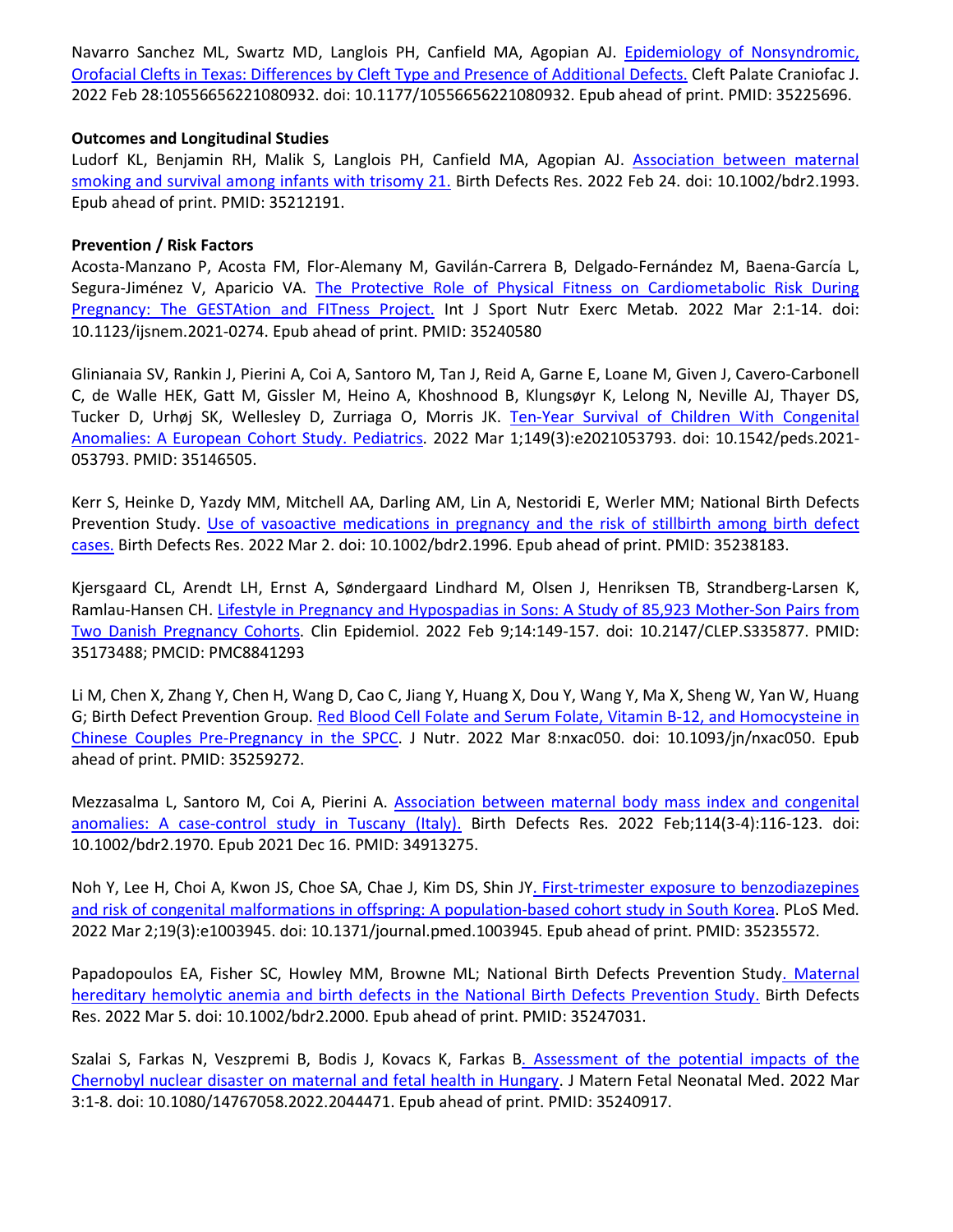### **Infections, including COVID-19**

Bailey MJ, Bart L, Lang VW. The Missing Baby Bust: The Consequences of the COVID-19 Pandemic for Contraceptive Use, Pregnancy, and Childbirth Among Low-Income Women. Popul Res Policy Rev. 2022 Mar 2:1-21. doi: 10.1007/s11113-022-09703-9. Epub ahead of print. PMID: 35250129; PMCID: PMC8888131.

Dolk H, Damase-Michel C, Morris JK, Loane M. COVID-19 in pregnancy-what study designs can we use to assess the risk of congenital anomalies in relation to COVID-19 disease, treatment and vaccination? Paediatr Perinat Epidemiol. 2022 Mar 2. doi: 10.1111/ppe.12840. Epub ahead of print. PMID: 35234297.

Hernandez-Diaz S, Smith LH, Dollinger C, Rasmussen SA, Schisterman EF, Bellocco R, Wyszynski DF. International Registry of Coronavirus Exposure in Pregnancy (IRCEP) - Cohort Description and Methodological Considerations. Am J Epidemiol. 2022 Mar 8:kwac046. doi: 10.1093/aje/kwac046. Epub ahead of print. PMID: 35259213.

Kuehn BM. Registry Tracks Zika-Related Birth Defects in US. JAMA. 2022 Mar 8;327(10):910. doi: 10.1001/jama.2022.2206. PMID: 35258525.

## **Recommendations from readers**

Yang J, Kang Y, Chang Q, Zhang B, Liu X, Zeng L, Yan H, Dang S. Maternal Zinc, Copper, and Selenium Intakes during Pregnancy and Congenital Heart Defects. Nutrients. 2022; 14(5):1055. Full text: file:///C:/Users/Simo/Downloads/nutrients-14-01055%20(1).pdf

## **News from ICBDSR Executive Committee**

## **Online Self-Paced Course on Birth Defect Surveillance and Prevention**

The online course remains available for interested professionals. The course has been developed by the International Centre on Birth Defects (ICBD Centre) and supported in part by funding from the National Center on Birth Defects and Developmental Disabilities, US Centers for Disease Control and Prevention, through Agreement with the Task Force for Global Health. The course is designed for clinicians, epidemiologists, public health professionals, and anyone interested in understanding birth defects and improving their prevention and care. The course includes videos, quizzes, a discussion forum, and publications/resources. It is available in English and Spanish. To date, **550 trainees** from **72 countries** have joined the online course. Additional information is available at http://www.icbdsr.org/online-self-paced-course-on-birth-defect-surveillance-andprevention/. The registration form is available at www.icbdsr.org/course-registration.

Once registered, you will receive an email with guidance on how to register in the course platform www.icbdsrtraining.org and how to self-enroll in the self-paced course in either English or Spanish.

## **Meetings and Conferences**

**Euro Pediatrics 2022 – 2nd Global Experts Meeting on European Pediatrics,** 4-6 April 2022, Rome, Italy - Exploring knowledge, translation & innovations in Pediatrics. https://frontiersmeetings.com/conferences/europediatrics/

**Global Experts Meeting on Pediatrics & Neonatology,** 25-27 April 2022, Las Vegas, USA **-** Recent advancements and emerging technologies for Pediatrics. https://frontiersmeetings.com/conferences/pediatrics/

**16th Congress of the European Society of Contraception and Reproductive Health,** 25-28 May 2022, Ghent, Belgium **-** Challenging times, are we ready? Novel approaches to sexual and reproductive health. https://escrh.eu/event/16th-esc-congress/